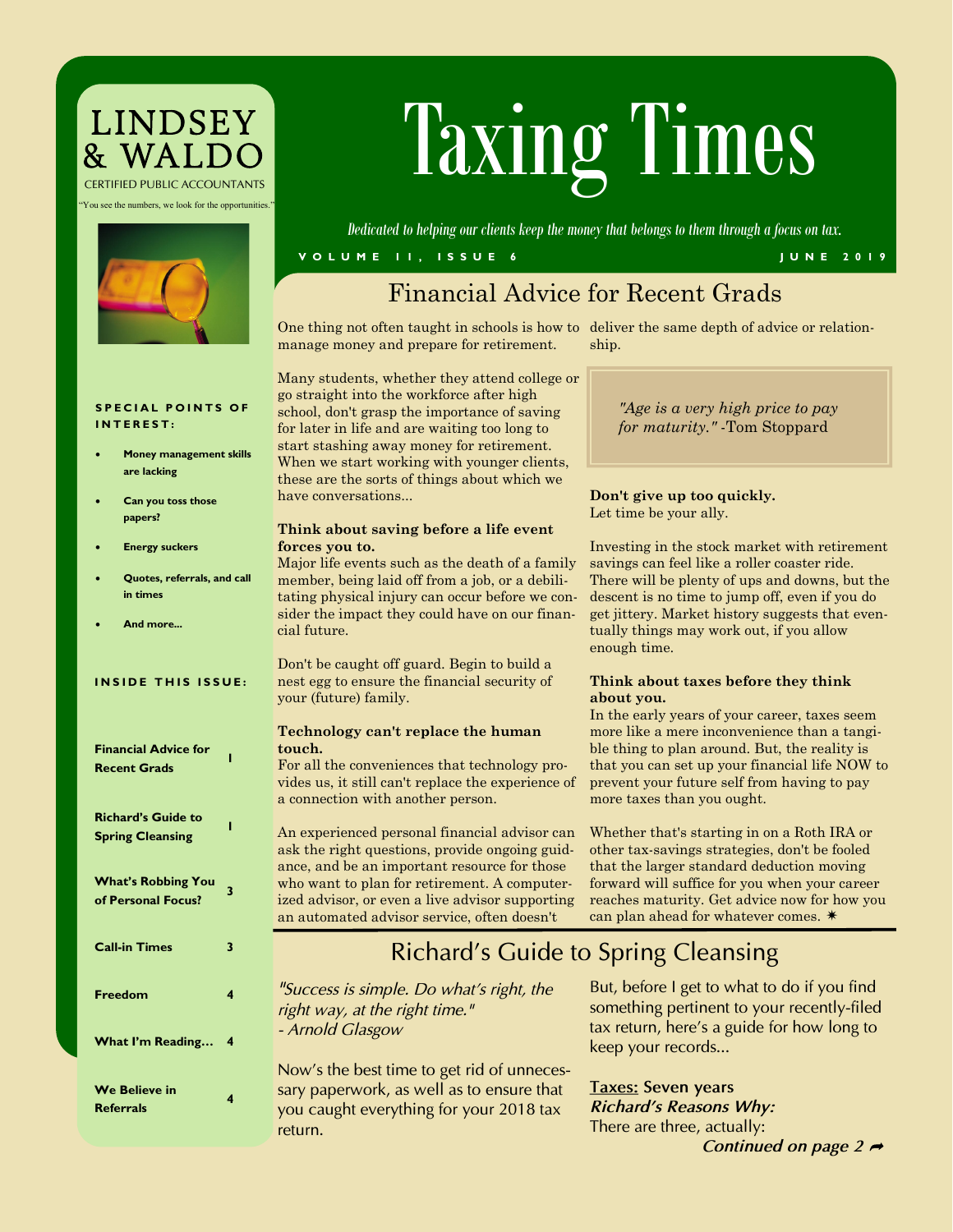## *Richard's Guide to Spring Cleansing—continued from page 1*

*1) The IRS has three years from your filing date to audit your return if it suspects good-faith errors.*

*2) The three-year deadline also applies if you'd like to make some sort of amendment because you discover a mistake in your return and can claim a refund.*

*3) The IRS has six years to challenge* 

*your return if it thinks you underreported your gross income.*

*All this adds up to keeping that info for seven years. Beyond that, there's no reason -- except for posterity.*

#### *IRA contribution records: Permanently Richard's Reasons Why:*

*You'll need to be able to prove that you already paid tax on this money when the time comes to withdraw.*

#### *Bank records: Usually just one year Richard's Reasons Why:*

*Those related to your taxes, business expenses, home improvements, and mortgage payments will obviously need to be included for next year's taxes. But, unless there is some sort of emotional, or posterity, reason, get rid of everything after one year.*

#### *Brokerage statements: Until you sell Richard's Reasons Why:*

*To prove whether or not you have a capital gain or loss for tax purposes; after this point, shred it.*

#### *Household bills: From one year to permanently Richard's Reasons Why:*

*When the canceled check from a paid bill has been returned, you can shred the bill with a clear conscience. However, bills for big purchases -- such as jewelry, rugs, appliances, antiques, cars, collectibles, furniture, computers, etc. -- should be kept in an insurance file for proof of their value in the event of loss or damage.*

#### *Credit card receipts and statements: 45 days/Seven years*

#### *Richard's Reasons Why:*

*Some families don't even bother to match up their statements, but if you do so, shred the receipts once you've verified everything. There's no reason to keep everyday receipts – unless they support a deduction -- beyond this point. For tax-related purchases, you need only keep the statements (and receipts supporting tax deductions) for seven years -- after that, shred it, baby!*



#### *Paycheck stubs: One year Richard's Reasons Why:*

*This is to verify that when you receive your annual W-2 form from your employer, the information from your stubs match. If so, shred all of the stubs ... if not, request a corrected form, known as a W-2c. After that's been handled - shred.*

#### *House/condominium records: Six years/permanently Richard's Reasons Why:*

*You'll want to keep all records documenting the purchase price and the cost of permanent improvements -- such as remodeling, additions and installations, as well as records of expenses incurred in selling and buying the property, such as legal fees and your real estate agent's commission, for six years after you sell your home.*

*Holding on to these records is important because any improvements you make on your house, as well as expenses in selling it, are added to the original purchase price or cost basis. Therefore, you lower your capital gains tax when you sell your house.* 

*Now, in this cleansing process, sometimes, you'll find a receipt or documentation which really would have changed your prior year tax return. That's when you might have us file an "Amended Return". However, this decision should be balanced against the cost of doing so, as well as the expected benefit -- often these items can be dealt with the following year.*

*But here are some other, common reasons to amend...*

*\* You neglected to report some income earned.*

*\* You claimed deductions or credits you should not have claimed.*

*\* You did not claim deductions or credits you could have claimed.*

*\* You filed under one filing status, but you should have filed under another.*

*If you find something like this, let us help you.*

*Regardless, let this be a cleansing process for you, and sleep easy knowing you've handled this stuff properly.*

*Oh, and make sure you use a good shredder!*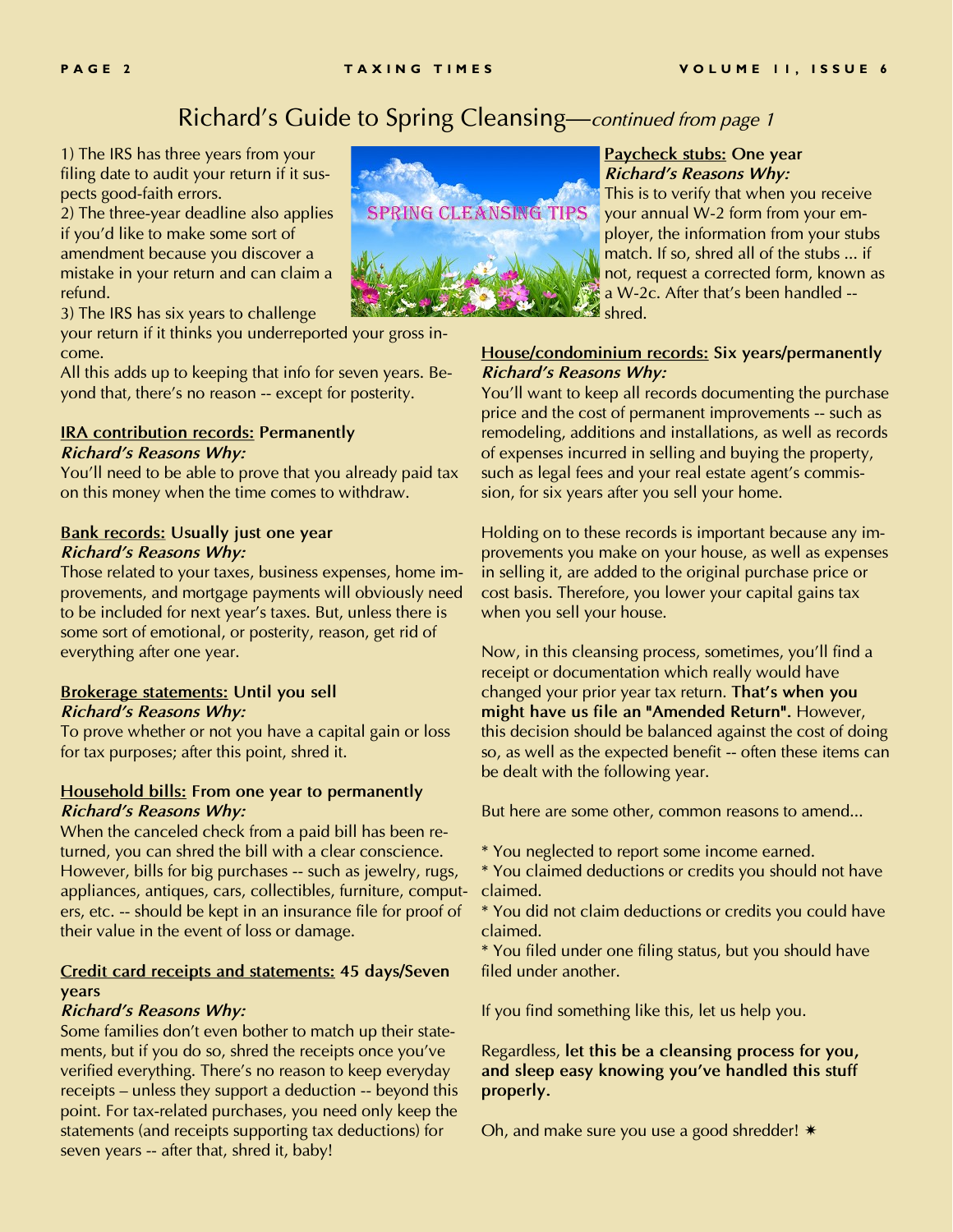## **What's Robbing You of Personal Focus?**

Just because you work harder doesn't mean that you are accomplishing anything of actual significance.

*"What's right isn't always popular. What's popular isn't always right."*  -Howard Cosell

So try this out for just one week and see if you don't accomplish more than you thought possible.

In fact, many times it's the opposite.

Busyness does NOT equal effectiveness.

Sometimes, you find that you are "working harder" because you have fallen into a pit of poor productivity and efficiency.

What I have found to be helpful is recognizing how there are certain habits and practices that are very likely sucking all of the life-force from your day's productivity.

As an idea starter, here are four things that very well might be killing your momentum. For you, these might not be an issue, so I urge you, therefore, to consider what really is robbing your attention these days.

These are not all merely related to DIGITAL OVERLOAD, either.

But all of them are decisions -- those that are made, and those that are avoided.

#### **App Addiction**

If you're constantly checking Facebook, answering or originating random text messages, or have any social media account alerts turned on, you'll never be as productive as you could be.

One simple way to decrease your Facebook use is to remove the app from your phone. Even if you just use the browser to access it, it's that extra step or two that it requires that can help your weaker self resist the constant dopamine hit of social media activity.

#### **Email Addiction**

Turn off your alerts here, too. Don't leave your inbox continually open when you are engaged in real work.

Because whenever you click on that "Get Mail" button, your brain drip feeds small doses of Something-Important-Is-About -To-Happen-Juice (i.e. dopamine).

Except, it's hardly ever actually urgent. It can usually wait for your actual focused attention.

#### **Other People's Emergencies**

Emergencies aside, send your calls to voicemail first and return them only during set times (and perhaps even state those times on your voicemail greeting). This has three instant benefits.

First, it tells people you are a focused person, which they will respect and even appreciate. Second, it makes you a focused person -- keeping you on task and freeing you from interruptions you can't anticipate.

Third, you can determine if you're the right person to handle the call or if it can be delegated.

#### **Delegation**

As I've said, there is a big difference between being busy and being productive. Want to know where you're just "busy"? Keep track of everything you do every 30 minutes, every day, for one week. Then, take all the items that aren't moving you toward your goals and stop doing them, delegate them to someone else, or hire someone to do them for you.

What will you do with all that extra time? Concentrate only on activities and processes that make money or move you ahead.

The key to more productivity is not more work. The key is more focus. Creating your "Not-To-Do" List will reset your priorities, refresh your morale, and could even remake your career.

Don't let your best energy be sucked out of your day.

This month's special Member-Only callin times for Lindsey's Insider's Circle will be 6/17/19 from 2:00 to 4:00 pm.

To schedule your appointment, contact Kristen at (251) 633-4070.

Not a member yet? Find out how to become one **TODAY!**